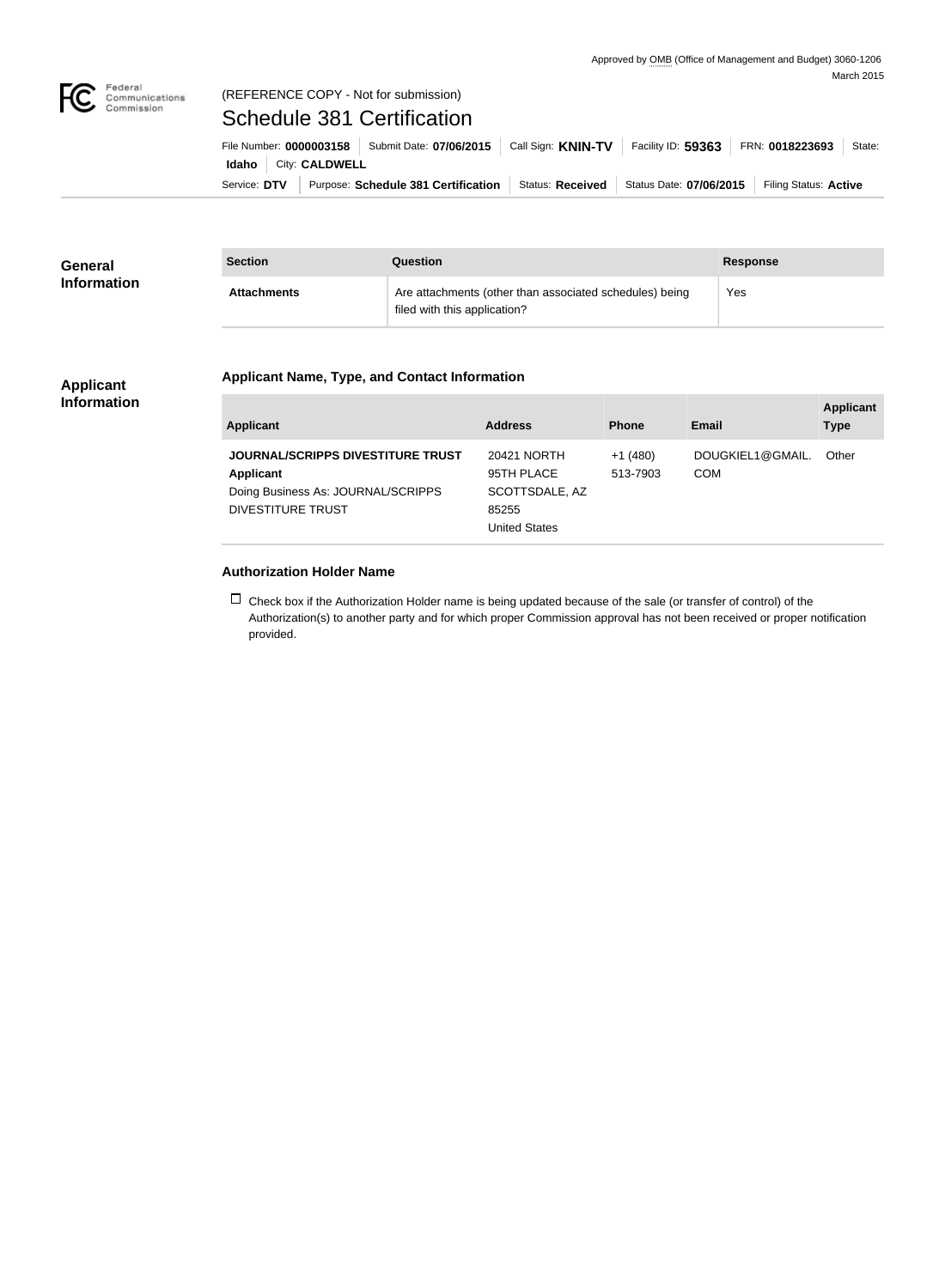| <b>Contact</b>                | <b>Contact Name</b>                                                  | <b>Address</b>                                                                                               | <b>Phone</b>      | <b>Email</b>        | <b>Contact Type</b>  |
|-------------------------------|----------------------------------------------------------------------|--------------------------------------------------------------------------------------------------------------|-------------------|---------------------|----------------------|
| <b>Representatives</b><br>(1) | <b>Mace J Rosenstein</b><br>Legal Counsel<br>Covington & Burling LLP | Mace J. Rosenstein<br>One CityCenter<br>850 Tenth Street, NW<br>Washington, DC 20001<br><b>United States</b> | +1 (202) 662-5460 | mrosenstein@cov.com | Legal Representative |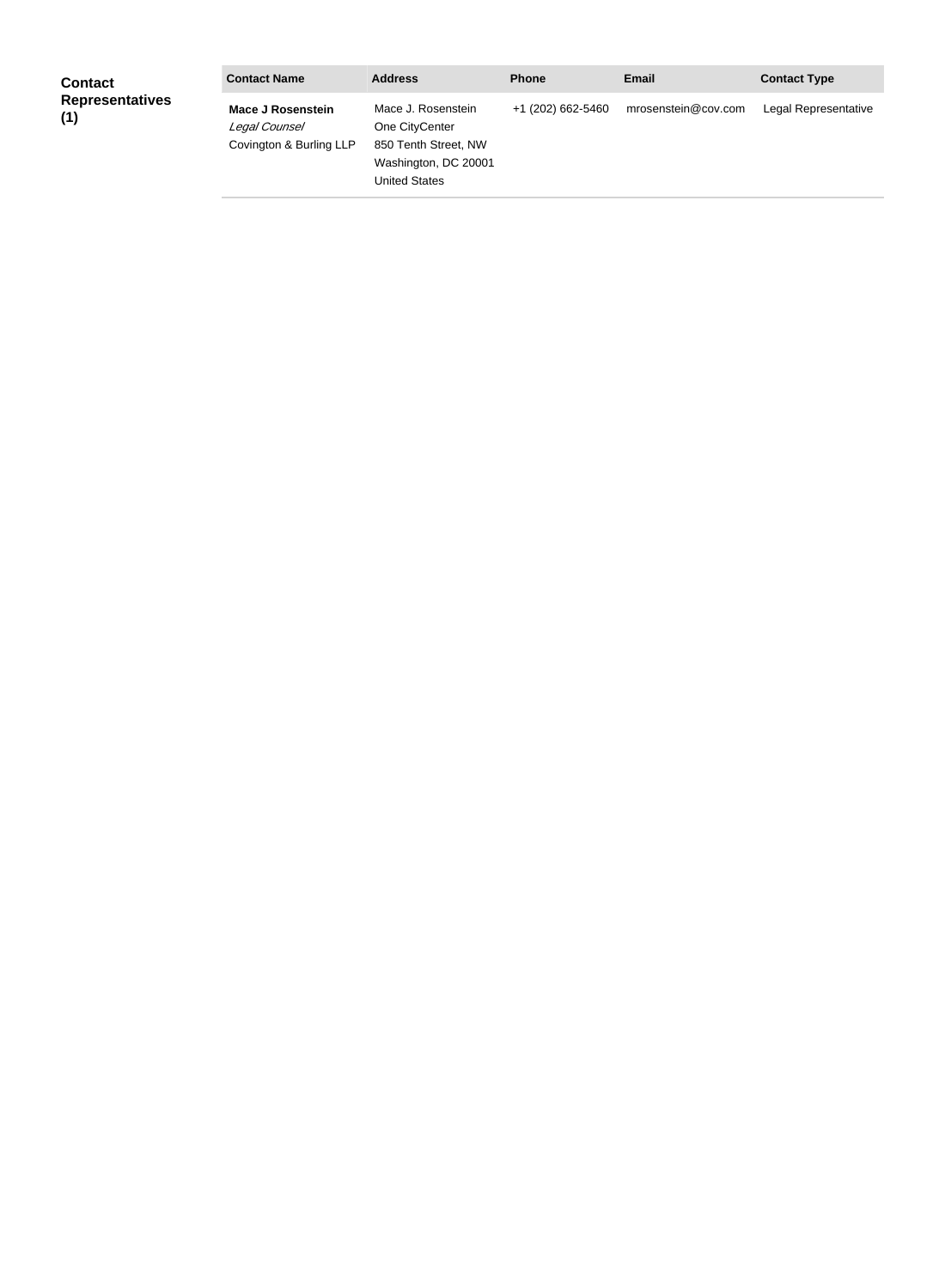| Schedule 381 |  |
|--------------|--|
|--------------|--|

| }1 | <b>Section</b>                                | <b>Question</b>                                                                                                                                                                                                              | <b>Response</b>                                                   |
|----|-----------------------------------------------|------------------------------------------------------------------------------------------------------------------------------------------------------------------------------------------------------------------------------|-------------------------------------------------------------------|
|    | Database<br>Certification                     | License File Number:                                                                                                                                                                                                         | <b>BLCDT-</b><br>20111007AEB                                      |
|    |                                               | Licensee hereby certifies that it has reviewed its license authorization/construction<br>permit and underlying Database Technical Information for its Eligible Facility as<br>reflected in File Number BLCDT-20111007AEB and | it is accurate and<br>complete to the<br>best of its<br>knowledge |
|    | Information<br>on Licensed<br>Facility        | <b>Transmitter Make:</b>                                                                                                                                                                                                     | <b>LARCAN</b>                                                     |
|    |                                               | <b>Transmitter Model:</b>                                                                                                                                                                                                    | DTT3M                                                             |
|    |                                               | Transmitter Maximum Power Output:                                                                                                                                                                                            | 3.9                                                               |
|    |                                               | Transmitter Type:                                                                                                                                                                                                            | Solid State                                                       |
|    | Licensee's<br>Primary<br>Antenna              | Antenna Type:                                                                                                                                                                                                                | Panel                                                             |
|    |                                               | Is the licensee's primary antenna capable of operating over multiple channels (e.g.,<br>broadband)?                                                                                                                          | No                                                                |
|    |                                               | Is the licensee's primary antenna shared?                                                                                                                                                                                    | No                                                                |
|    |                                               | Antenna Location:                                                                                                                                                                                                            | Side Mount                                                        |
|    | Licensee's<br>Primary<br>Transmission<br>Line | Transmission Line Type:                                                                                                                                                                                                      | Flexible                                                          |
|    | Antenna<br>Support<br>Structure               | Year of last structural analysis conducted on the structure:                                                                                                                                                                 | Other                                                             |
|    |                                               | Under what structural standard was the last structural analysis conducted:                                                                                                                                                   | Other                                                             |
|    |                                               | Does the licensee own this antenna support structure:                                                                                                                                                                        | No                                                                |
|    |                                               | Name of the third-party entity that owns the antenna support structure:                                                                                                                                                      | <b>SUTRO</b><br><b>CORPORATION</b>                                |
|    |                                               |                                                                                                                                                                                                                              |                                                                   |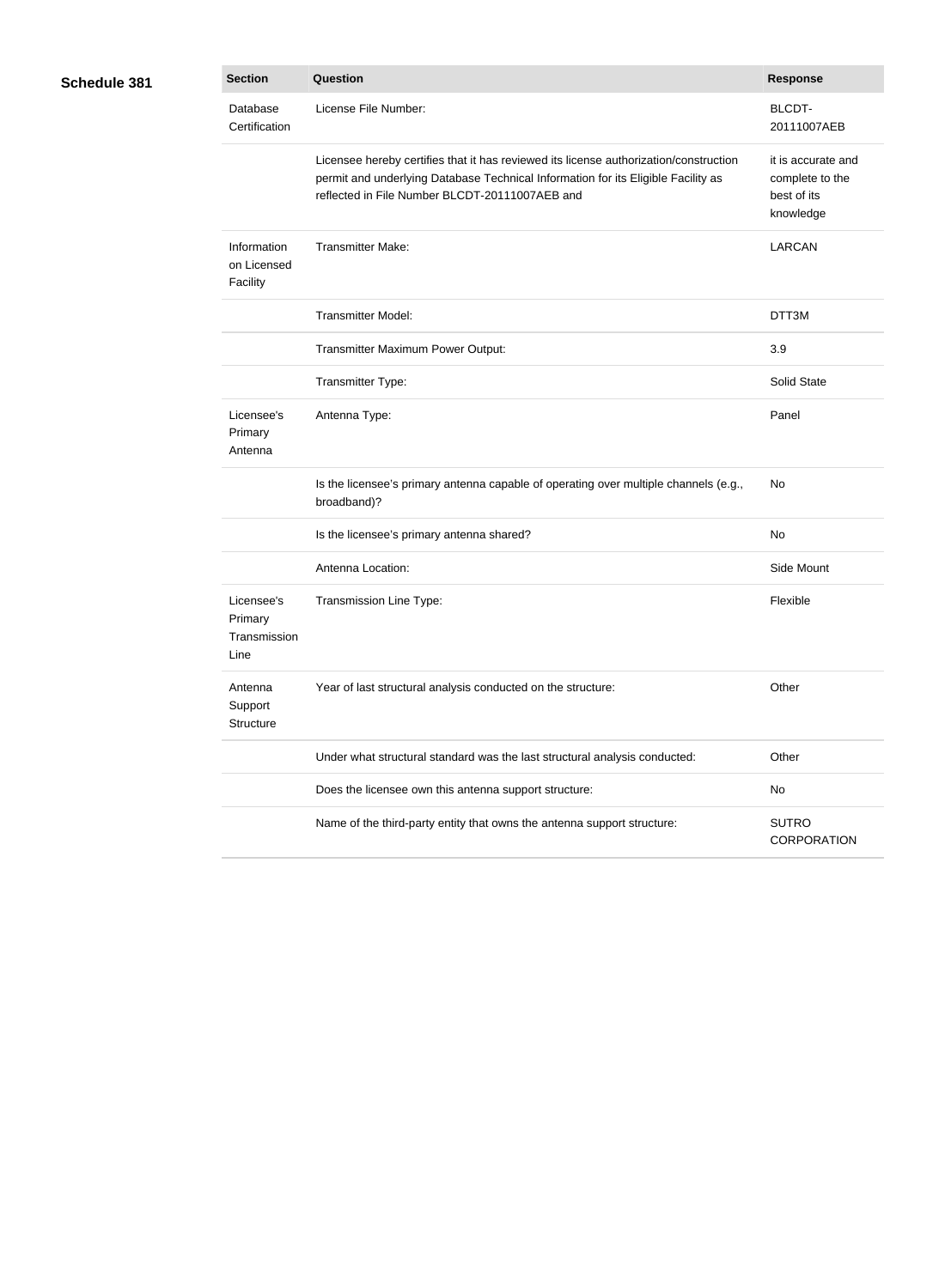| <b>Certification</b> | <b>Section</b>                                    | <b>Question</b>                                                                                                                                                                                                                                                                                                                                                                                                                                                                                                                                                                                                                                                                                                                                                                                                                                           | <b>Response</b>                         |
|----------------------|---------------------------------------------------|-----------------------------------------------------------------------------------------------------------------------------------------------------------------------------------------------------------------------------------------------------------------------------------------------------------------------------------------------------------------------------------------------------------------------------------------------------------------------------------------------------------------------------------------------------------------------------------------------------------------------------------------------------------------------------------------------------------------------------------------------------------------------------------------------------------------------------------------------------------|-----------------------------------------|
|                      | <b>General Certification</b><br><b>Statements</b> | The Applicant waives any claim to the use of any particular<br>frequency or of the electromagnetic spectrum as against the<br>regulatory power of the United States because of the<br>previous use of the same, whether by authorization or<br>otherwise, and requests an Authorization in accordance with<br>this application (See Section 304 of the Communications Act<br>of 1934, as amended.).                                                                                                                                                                                                                                                                                                                                                                                                                                                       |                                         |
|                      |                                                   | The Applicant certifies that neither the Applicant nor any<br>other party to the application is subject to a denial of Federal<br>benefits pursuant to §5301 of the Anti-Drug Abuse Act of<br>1988, 21 U.S.C. §862, because of a conviction for<br>possession or distribution of a controlled substance. This<br>certification does not apply to applications filed in services<br>exempted under §1.2002(c) of the rules, 47 CFR. See §1.<br>2002(b) of the rules, 47 CFR §1.2002(b), for the definition of<br>"party to the application" as used in this certification §1.2002<br>(c). The Applicant certifies that all statements made in this<br>application and in the exhibits, attachments, or documents<br>incorporated by reference are material, are part of this<br>application, and are true, complete, correct, and made in<br>good faith.   |                                         |
|                      | <b>Authorized Party to Sign</b>                   | <b>FAILURE TO SIGN THIS APPLICATION MAY RESULT IN</b><br>DISMISSAL OF THE APPLICATION AND FORFEITURE<br>OF ANY FEES PAID<br>Upon grant of this application, the Authorization Holder may<br>be subject to certain construction or coverage requirements.<br>Failure to meet the construction or coverage requirements<br>will result in automatic cancellation of the Authorization.<br>Consult appropriate FCC regulations to determine the<br>construction or coverage requirements that apply to the type<br>of Authorization requested in this application.<br>WILLFUL FALSE STATEMENTS MADE ON THIS FORM<br>OR ANY ATTACHMENTS ARE PUNISHABLE BY FINE AND<br>/OR IMPRISONMENT (U.S. Code, Title 18, §1001) AND/OR<br>REVOCATION OF ANY STATION AUTHORIZATION (U.S.<br>Code, Title 47, §312(a)(1)), AND/OR FORFEITURE (U.S.<br>Code, Title 47, §503). |                                         |
|                      |                                                   | I certify that this application includes all required and<br>relevant attachments.                                                                                                                                                                                                                                                                                                                                                                                                                                                                                                                                                                                                                                                                                                                                                                        | Yes                                     |
|                      |                                                   | I declare, under penalty of perjury, that I am an authorized<br>representative of the above-named applicant for the<br>Authorization(s) specified above.                                                                                                                                                                                                                                                                                                                                                                                                                                                                                                                                                                                                                                                                                                  | Douglas G Kiel<br>Manager<br>07/06/2015 |
|                      |                                                   |                                                                                                                                                                                                                                                                                                                                                                                                                                                                                                                                                                                                                                                                                                                                                                                                                                                           |                                         |